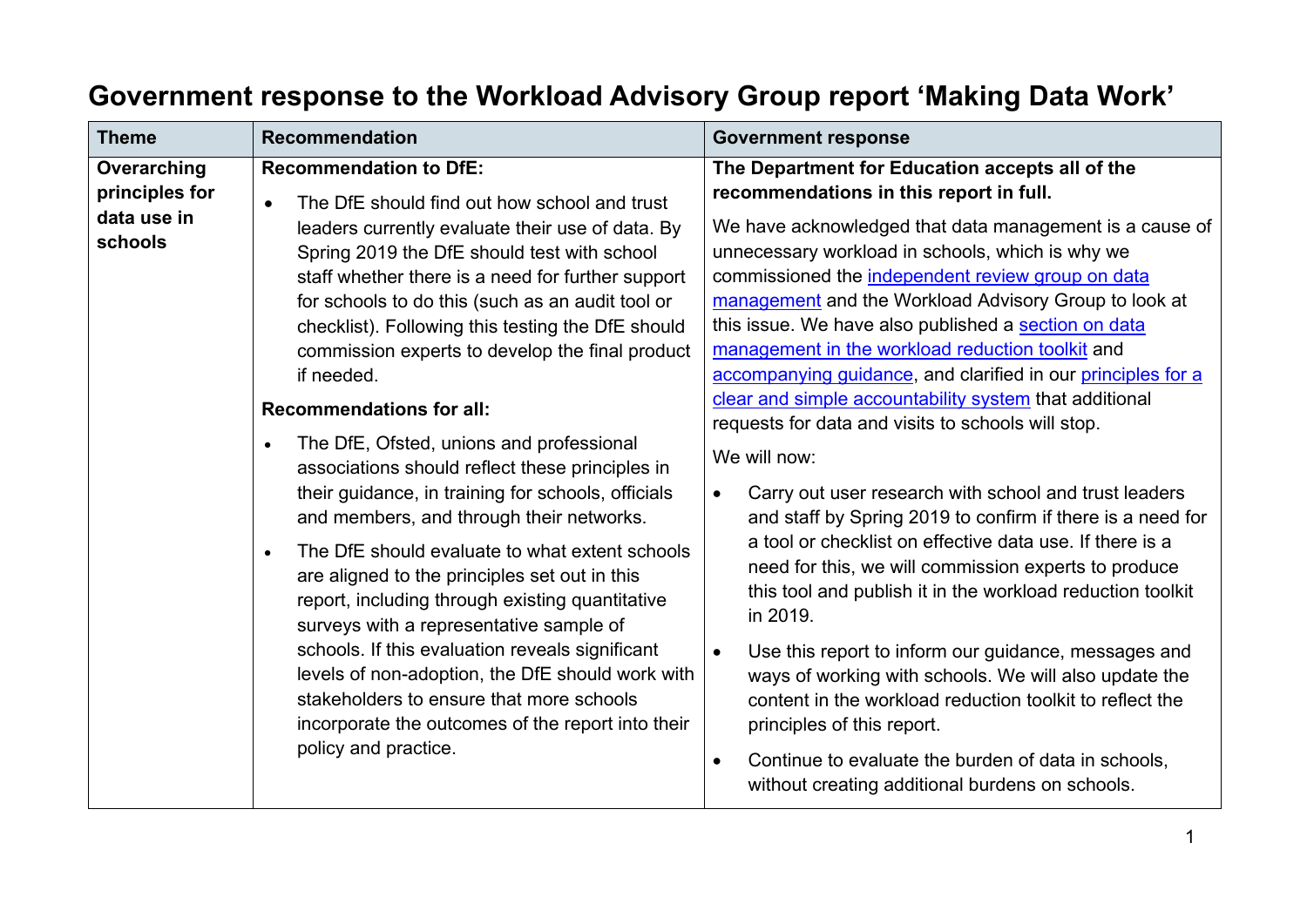| <b>Theme</b>         | <b>Recommendation</b>                                                                                                                                                                                                                                                                                                                                                                                                                                                     | <b>Government response</b>                                                                                                                                                                                                                                                      |
|----------------------|---------------------------------------------------------------------------------------------------------------------------------------------------------------------------------------------------------------------------------------------------------------------------------------------------------------------------------------------------------------------------------------------------------------------------------------------------------------------------|---------------------------------------------------------------------------------------------------------------------------------------------------------------------------------------------------------------------------------------------------------------------------------|
|                      | Ofsted should monitor the consistency of<br>$\bullet$<br>inspection practice relating to the principles of<br>this report.<br>Unions and professional associations should<br>$\bullet$<br>disseminate the principles of this report, and<br>collect and share case studies of where schools<br>have made changes to their data practices.<br>School and trust leaders, and governors should<br>$\bullet$<br>review their data processes according to these<br>principles. | In addition, we support all of the recommendations for<br>Ofsted, school and trust leaders, governors and professional<br>associations in the advisory group report, and we will work<br>with them to enact these, and the principles set out in the<br>report.                 |
| <b>Pastoral data</b> | <b>Recommendation to DfE:</b>                                                                                                                                                                                                                                                                                                                                                                                                                                             | Accept this recommendation.                                                                                                                                                                                                                                                     |
| management           | The DfE should add a new section on behaviour<br>$\bullet$<br>management to the workload reduction toolkit,<br>with amended guidance to reflect this, and they<br>should test this content with schools in early<br>2019.<br><b>Recommendation to Ofsted:</b>                                                                                                                                                                                                             | We will:<br>Produce additional content for the workload reduction<br>$\bullet$<br>toolkit on behaviour management, building on the<br>principles from Creating a Culture, Tom Bennett's report<br>on effective behaviour management, and test this with<br>users in early 2019. |
|                      | Ofsted should provide further clarity to schools<br>$\bullet$<br>to assure them that inspectors will not expect to<br>see detailed logging of every single incident and<br>detention, and that schools should use their<br>own judgement of what constitutes a 'minor'<br>incident.                                                                                                                                                                                       |                                                                                                                                                                                                                                                                                 |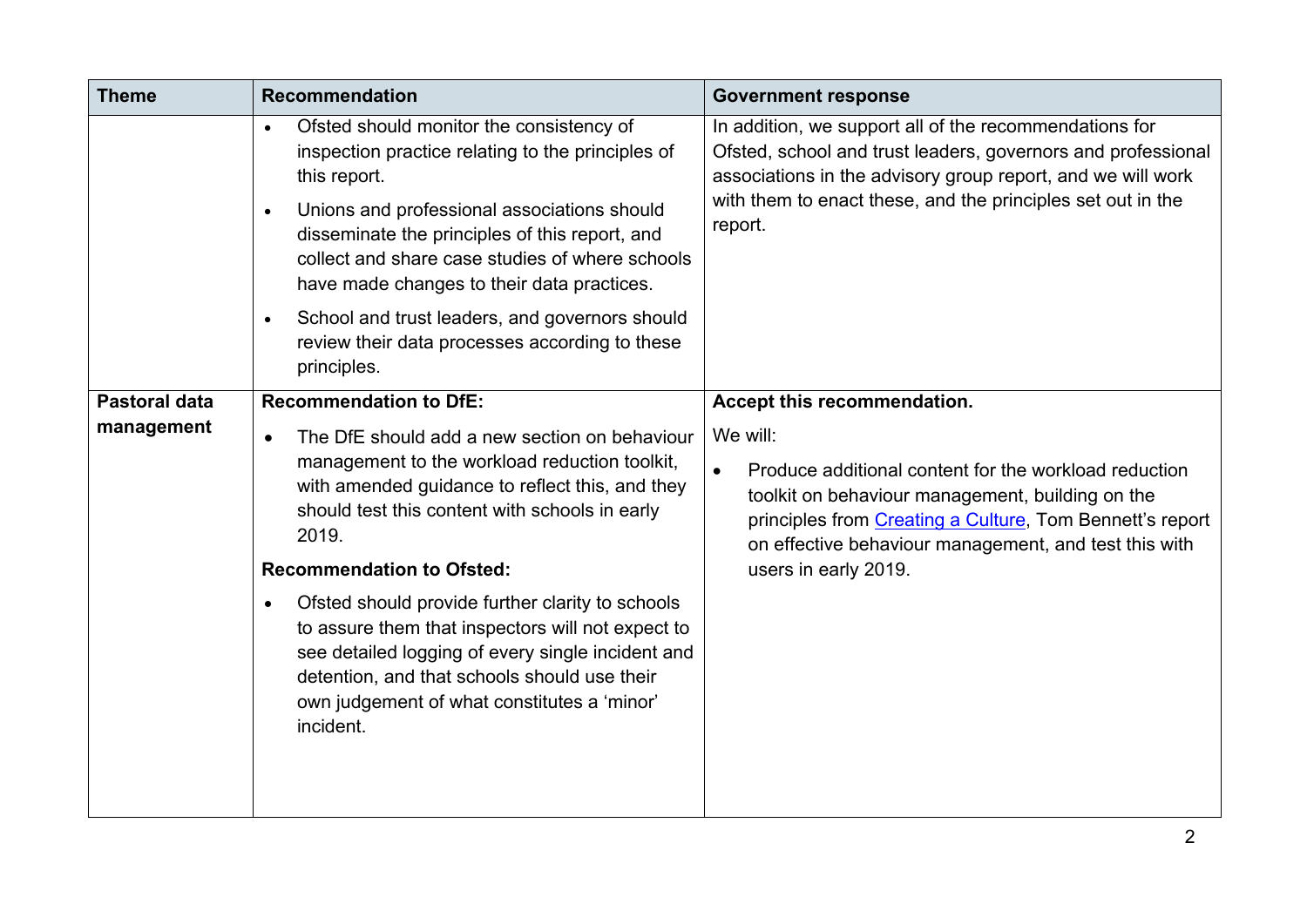| <b>Theme</b>                                                                                | <b>Recommendation</b>                                                                                                                                                                                                                                                                                                                                                                                                                                                                                                                                                                                                              | <b>Government response</b>                                                                                                                                                                                                                                                                                                                                                                                                                                                                                                                                                                               |
|---------------------------------------------------------------------------------------------|------------------------------------------------------------------------------------------------------------------------------------------------------------------------------------------------------------------------------------------------------------------------------------------------------------------------------------------------------------------------------------------------------------------------------------------------------------------------------------------------------------------------------------------------------------------------------------------------------------------------------------|----------------------------------------------------------------------------------------------------------------------------------------------------------------------------------------------------------------------------------------------------------------------------------------------------------------------------------------------------------------------------------------------------------------------------------------------------------------------------------------------------------------------------------------------------------------------------------------------------------|
| <b>Supporting the</b><br>creation of<br>higher quality<br>pupil attainment<br>information   | <b>Recommendations to DfE:</b><br>DfE should work with the Chartered College of<br>$\bullet$<br>Teaching, unions, Teaching Schools,<br>professional and subject associations, National<br>Governance Association and sector bodies to<br>promote the development of teachers'<br>understanding of assessment as a key feature<br>of teacher expertise.<br>School leader unions and sector bodies should<br>support this by organising events and training<br>for their members.<br>The DfE's work in ensuring schools have<br>$\bullet$<br>suitably robust infrastructure for cloud working<br>should be expanded to support other | Accept these recommendations.<br>We have announced a period of stability for the curriculum,<br>qualifications and assessment in this parliament.<br>We will now:<br>Work with stakeholders to improve teachers'<br>understanding of the principles of good formative<br>assessment.<br>Not proceed with the introduction of optional resits in<br>year 7 for those students who did not reach the<br>expected standard in English reading and mathematics.<br>Continue our work under the DCMS local full fibre<br>network programme to support schools who do not have<br>basic internet connectivity. |
| technologies that reduce workload, including the<br>wider use of online testing in schools. | Provide direction to schools on the opportunities for<br>cloud based working.                                                                                                                                                                                                                                                                                                                                                                                                                                                                                                                                                      |                                                                                                                                                                                                                                                                                                                                                                                                                                                                                                                                                                                                          |
| <b>Compiling</b>                                                                            | <b>Recommendations to DfE:</b>                                                                                                                                                                                                                                                                                                                                                                                                                                                                                                                                                                                                     | Accept these recommendations.                                                                                                                                                                                                                                                                                                                                                                                                                                                                                                                                                                            |
| student<br>attainment<br>information                                                        | Beyond statutory data collections (such as the<br>$\bullet$<br>results of key stage 1 assessment), the DfE<br>should not request regular attainment data from<br>schools unless they meet a trigger for<br>intervention. When this is required, this should<br>be in the school's existing format where<br>possible, and should not add to the number of<br>data collections. The Department should<br>communicate to local authorities, multi-academy                                                                                                                                                                             | We have clarified in our principles for a clear and simple<br>accountability system that additional requests for data and<br>visits to schools will stop.<br>We are already working on a new Send data to DfE service<br>(formerly Data Exchange), which will automate the flow of<br>data from a school management information system (MIS) to<br>DfE, reducing the amount people need to do themselves.                                                                                                                                                                                                |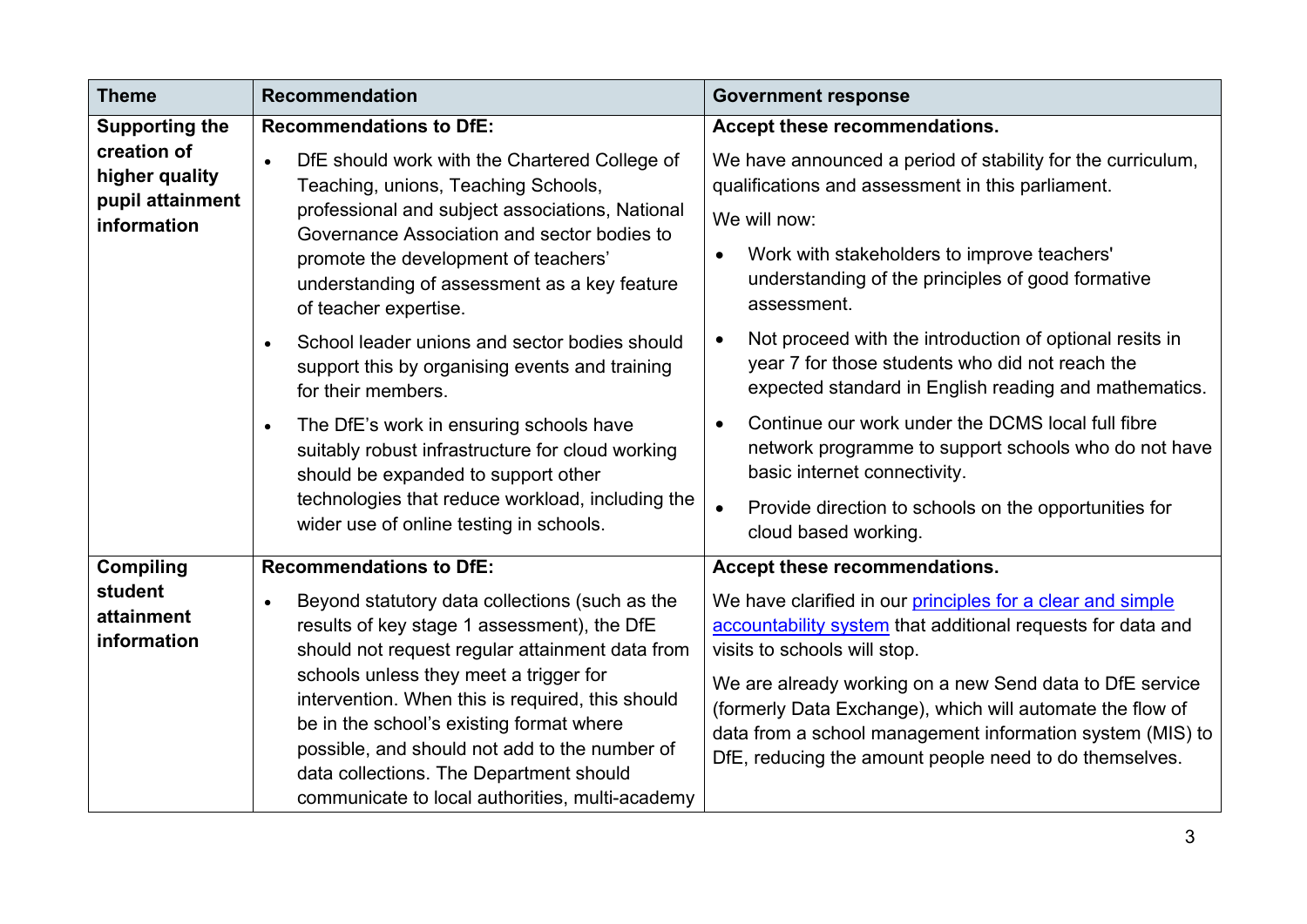| <b>Theme</b>                                            | <b>Recommendation</b>                                                                                                                                                                                                                                                                                                                                                                                                                                                                                                                                                                                                                                                                                                                                                                        | <b>Government response</b>                                                                                                                                                                                                                                                                                                                                                                                                                                                                                                                                                                                                                                                                                                                                                                                                                                                                                                                                                                                                                                           |
|---------------------------------------------------------|----------------------------------------------------------------------------------------------------------------------------------------------------------------------------------------------------------------------------------------------------------------------------------------------------------------------------------------------------------------------------------------------------------------------------------------------------------------------------------------------------------------------------------------------------------------------------------------------------------------------------------------------------------------------------------------------------------------------------------------------------------------------------------------------|----------------------------------------------------------------------------------------------------------------------------------------------------------------------------------------------------------------------------------------------------------------------------------------------------------------------------------------------------------------------------------------------------------------------------------------------------------------------------------------------------------------------------------------------------------------------------------------------------------------------------------------------------------------------------------------------------------------------------------------------------------------------------------------------------------------------------------------------------------------------------------------------------------------------------------------------------------------------------------------------------------------------------------------------------------------------|
|                                                         | trusts and others that they should not ask for<br>this information either.                                                                                                                                                                                                                                                                                                                                                                                                                                                                                                                                                                                                                                                                                                                   | We will be testing this service with schools, local authorities<br>and MIS suppliers before it is launched.                                                                                                                                                                                                                                                                                                                                                                                                                                                                                                                                                                                                                                                                                                                                                                                                                                                                                                                                                          |
|                                                         | The DfE should also continue to promote<br>effective use of education technology to<br>improve the efficiency of attainment data<br>collection, monitoring and analysis.<br><b>Recommendation to Ofsted:</b><br>Ofsted inspectors should ask questions about<br>$\bullet$<br>whether schools' attainment data collections are<br>proportionate, represent an efficient use of<br>school resources, and are sustainable for staff.<br>They should draw on the responses from<br>teachers to the staff questionnaire regarding<br>SLTs' consideration of workload when<br>implementing policies. If a school's system for<br>attainment data collection is disproportionate,<br>inefficient or unsustainable for staff, inspectors<br>should reflect this in their reporting on the<br>school. | We will now:<br>Beyond statutory data collections, we will not request<br>$\bullet$<br>regular attainment data from schools, unless they meet<br>a trigger for intervention, which could be better<br>managed temporarily by more frequent collections.<br>Where possible, we will only ask schools for data in the<br>school's existing format. We will also communicate this<br>expectation to local authorities. We accept the principle<br>that increasing assessment frequency is not inherently<br>likely to improve outcomes for schools.<br>Continue to promote effective uses of education<br>$\bullet$<br>technology. We have already produced advice on using<br>technology effectively and we have now announced that<br>we will be focusing on five key opportunities of<br>technology in education, including how to innovate<br>assessment and administration processes to reduce<br>teacher workload. We will work with schools and<br>EdTech providers in the autumn term to identify the<br>challenges they face in realising these opportunities. |
| Generating                                              | <b>Recommendations to DfE:</b>                                                                                                                                                                                                                                                                                                                                                                                                                                                                                                                                                                                                                                                                                                                                                               | Accept this recommendation.                                                                                                                                                                                                                                                                                                                                                                                                                                                                                                                                                                                                                                                                                                                                                                                                                                                                                                                                                                                                                                          |
| predictions or<br>targets for<br>individual<br>students | The DfE should commission research to<br>$\bullet$<br>describe current target setting practice in<br>schools, with a view to testing alternative<br>models of motivating pupils through a                                                                                                                                                                                                                                                                                                                                                                                                                                                                                                                                                                                                    | We will:<br>Commission research into the use and impact of target<br>$\bullet$<br>setting in schools across England.                                                                                                                                                                                                                                                                                                                                                                                                                                                                                                                                                                                                                                                                                                                                                                                                                                                                                                                                                 |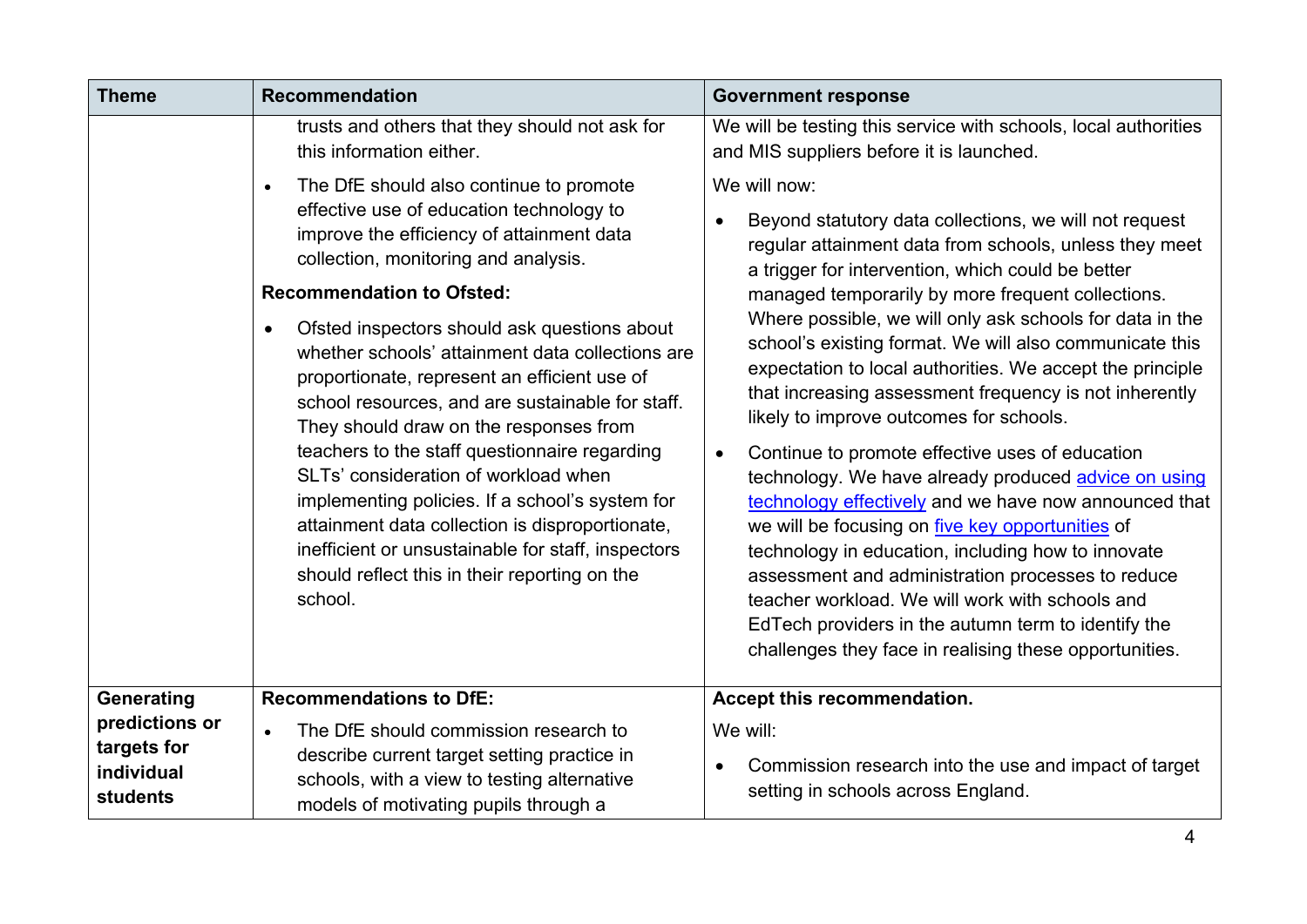| <b>Theme</b>                                                         | <b>Recommendation</b>                                                                                                                                                                                                                                                                                                                                                                                                                                                                                                                                                                                                                                                                                                                                                                                                                                                              | <b>Government response</b>                                                                                                                                                                                                                                                                                                                                                                         |
|----------------------------------------------------------------------|------------------------------------------------------------------------------------------------------------------------------------------------------------------------------------------------------------------------------------------------------------------------------------------------------------------------------------------------------------------------------------------------------------------------------------------------------------------------------------------------------------------------------------------------------------------------------------------------------------------------------------------------------------------------------------------------------------------------------------------------------------------------------------------------------------------------------------------------------------------------------------|----------------------------------------------------------------------------------------------------------------------------------------------------------------------------------------------------------------------------------------------------------------------------------------------------------------------------------------------------------------------------------------------------|
|                                                                      | randomised controlled trial. This research<br>should also consider the effect of these models<br>on the mental health of pupils.<br>The DfE should not request data on pupil<br>$\bullet$<br>targets and predictions to hold schools to<br>account. When this is required to allocate<br>support to schools, this should be in the<br>school's existing format, and should not add to<br>the number of data collections.<br>Recommendation to local authorities and multi-<br>academy trusts:<br>Local authorities and multi-academy trusts<br>$\bullet$<br>should not request data on targets and<br>predictions to hold schools to account. Where<br>this is required to enable, for example, providing<br>additional support to schools, this should not be<br>in a different format to the format the school<br>uses, and should not add to the number of data<br>collections. | Ensure that we do not request data on pupil targets and<br>predictions to hold schools to account.<br>Communicate to local authorities and multi-academy<br>$\bullet$<br>trusts that they should not request data on targets and<br>predictions to hold schools to account.                                                                                                                        |
| <b>Reporting on</b><br>different groups<br>of pupils and<br>spending | <b>Recommendation to DfE:</b><br>The DfE should speak to a broad and diverse<br>group of schools, to understand the impact and<br>burden of the current reporting requirements for<br>pupil premium and primary PE and sport<br>premium spend (including online reporting, and                                                                                                                                                                                                                                                                                                                                                                                                                                                                                                                                                                                                     | Accept this recommendation.<br>It is critical that there are appropriate accountability<br>measures in place to ensure that investment in the pupil<br>premium and primary PE and sport premium (£2.4bn and<br>£320m per year respectively) deliver real benefits to pupils.<br>We recognise the need to ensure reporting is proportionate<br>and does not involve unnecessary burdens on schools. |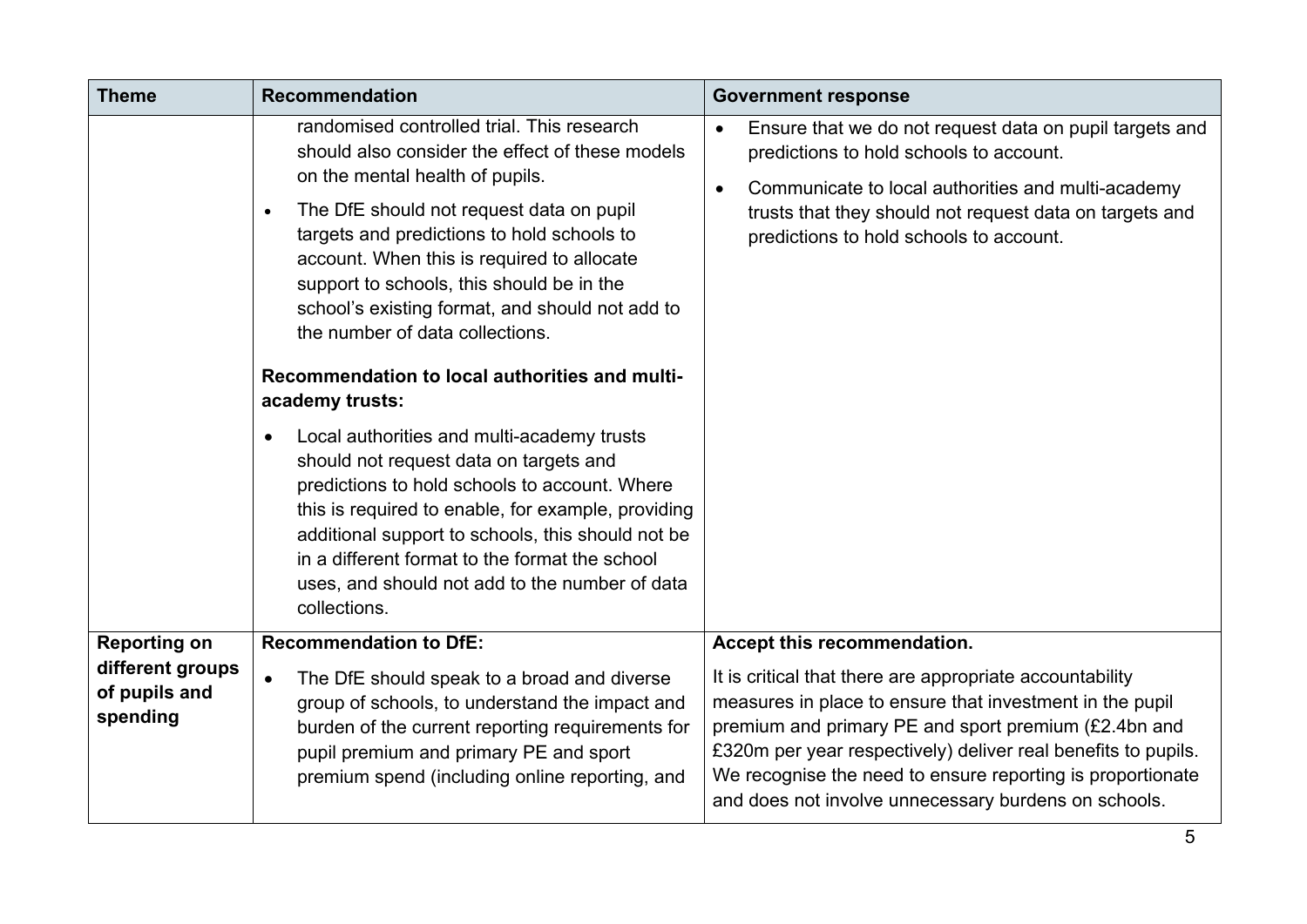| <b>Theme</b>                                | <b>Recommendation</b>                                                                                                                                                                                                                                                                                                                                                                                                                                                                                            | <b>Government response</b>                                                                                                                                                                                                                                                                                                                                                                                                                                                                                                                                                                                                                                                                                                                                                          |
|---------------------------------------------|------------------------------------------------------------------------------------------------------------------------------------------------------------------------------------------------------------------------------------------------------------------------------------------------------------------------------------------------------------------------------------------------------------------------------------------------------------------------------------------------------------------|-------------------------------------------------------------------------------------------------------------------------------------------------------------------------------------------------------------------------------------------------------------------------------------------------------------------------------------------------------------------------------------------------------------------------------------------------------------------------------------------------------------------------------------------------------------------------------------------------------------------------------------------------------------------------------------------------------------------------------------------------------------------------------------|
|                                             | to Ofsted inspectors) and publish actions to<br>address any issues that arise by Spring 2019.                                                                                                                                                                                                                                                                                                                                                                                                                    | We will:<br>Conduct user research in the autumn term, and will<br>$\bullet$<br>assess both the benefits and the burdens of current<br>reporting. This will take account of the time commitment<br>for schools, and wider impacts such as on the work of<br>Ofsted. We will publish actions to address any issues<br>that arise by Spring 2019.                                                                                                                                                                                                                                                                                                                                                                                                                                      |
| <b>Teacher</b><br>performance<br>management | <b>Recommendation to DfE:</b><br>The DfE should amend performance<br>$\bullet$<br>management guidance to clarify that objectives<br>and performance management discussions<br>should not be based on teacher generated data<br>and predictions, or solely on the assessment<br>data for a single group of pupils.<br><b>Recommendation to Ofsted:</b><br>Ofsted should continue to ensure that<br>inspectors do not ask to see performance<br>management targets based on assessment<br>data during inspections. | Accept this recommendation.<br>We believe that strengthening the link between performance<br>and pay is fundamental, so that high-performing teachers<br>are rewarded properly for the impact that they are having on<br>their pupils' achievements. We support the finding that<br>objectives and performance management should not solely<br>be based on assessment data for a single group of pupils.<br>We also agree that objectives should not be based on<br>teacher generated attainment or progress data, or<br>automatically generated predictions.<br>We will:<br>update guidance on school teachers' pay and conditions<br>$\bullet$<br>in the 'Implementing Your School's Approach to Pay:<br>Advice for maintained schools and local authorities' to<br>reflect this. |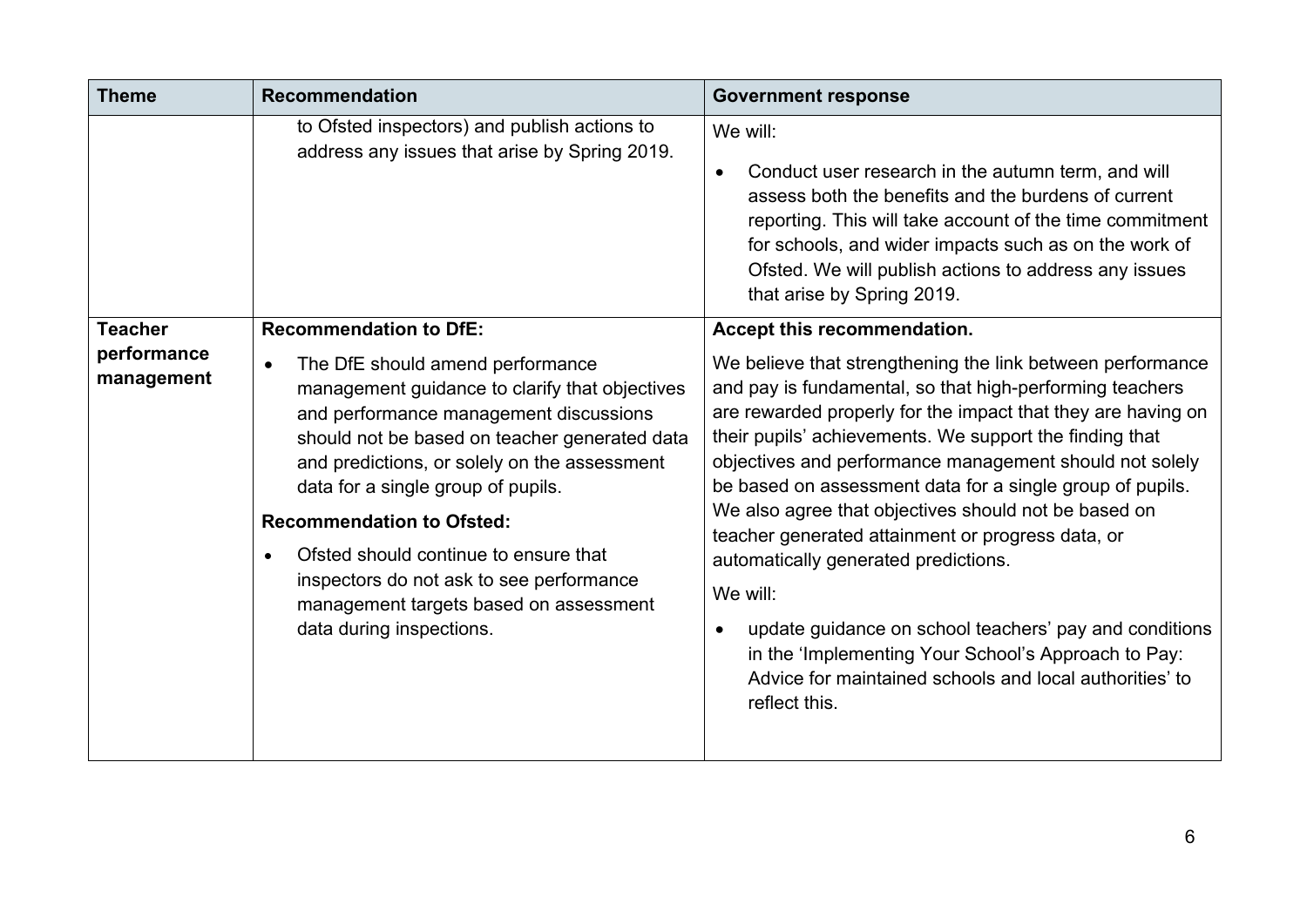| <b>Theme</b>        | <b>Recommendation</b>                                                                                                                                                                                                                                                                                                                                                                                                                                                                                                                                                                                                                                                                                                                                                                                                  | <b>Government response</b>                                                                                                                                                                                                                                                                                                                                                                                                                                                                                                                                                                                                                                                                                                                                                                                                                                                                                                                                                                                                                                                                                                                                                                                                                                                       |
|---------------------|------------------------------------------------------------------------------------------------------------------------------------------------------------------------------------------------------------------------------------------------------------------------------------------------------------------------------------------------------------------------------------------------------------------------------------------------------------------------------------------------------------------------------------------------------------------------------------------------------------------------------------------------------------------------------------------------------------------------------------------------------------------------------------------------------------------------|----------------------------------------------------------------------------------------------------------------------------------------------------------------------------------------------------------------------------------------------------------------------------------------------------------------------------------------------------------------------------------------------------------------------------------------------------------------------------------------------------------------------------------------------------------------------------------------------------------------------------------------------------------------------------------------------------------------------------------------------------------------------------------------------------------------------------------------------------------------------------------------------------------------------------------------------------------------------------------------------------------------------------------------------------------------------------------------------------------------------------------------------------------------------------------------------------------------------------------------------------------------------------------|
| <b>Reporting to</b> | <b>Recommendations to DfE:</b>                                                                                                                                                                                                                                                                                                                                                                                                                                                                                                                                                                                                                                                                                                                                                                                         | Accept these recommendations.                                                                                                                                                                                                                                                                                                                                                                                                                                                                                                                                                                                                                                                                                                                                                                                                                                                                                                                                                                                                                                                                                                                                                                                                                                                    |
| governing<br>boards | The DfE should revise the governance<br>$\bullet$<br>handbook, competency framework and other<br>guidance to reflect the principles of this report,<br>and speak to governors to test what guidance<br>and training they need.<br>The DfE should also incorporate myth busting<br>$\bullet$<br>for governors into the teacher workload toolkit<br>or other guidance, to address misconceptions of<br>what is required by the DfE or Ofsted and where<br>policy has changed.<br>The DfE should also continue to improve the<br>$\bullet$<br>content and usability of Analyse School<br>Performance based on feedback from schools<br>and governors, and place emphasis on<br>supporting governor needs. The DfE should<br>ensure schools are able to access comparative<br>performance information as soon as possible. | We have published a blog on workload and governance and<br>run a series of regional events focused on school leaders<br>and governors to promote workload reduction in schools.<br>We continue to revise our current governance training offer<br>to ensure it focuses where appropriate on the importance of<br>governors reducing teacher workload. We recently<br>announced new funding for further governance training,<br>which gives us the opportunity to develop programmes<br>which focus specifically on improving the use of data by<br>governing boards.<br>We will now:<br>Continue to revise the governance handbook and<br>$\bullet$<br>competency framework to ensure they are fit for<br>purpose and take teacher workload into account.<br>Design the new governance training offer to include a<br>$\bullet$<br>focus on reducing teacher workload and ensure that all<br>governors get the training they need to discharge their<br>role effectively.<br>Produce additional content for the workload toolkit for<br>governors, and test this with users by early 2019.<br>Continue our programme to improve Analyse School<br>Performance, including the experience for governors.<br>Several improvements will be ready for the 2018 data<br>release cycle. |